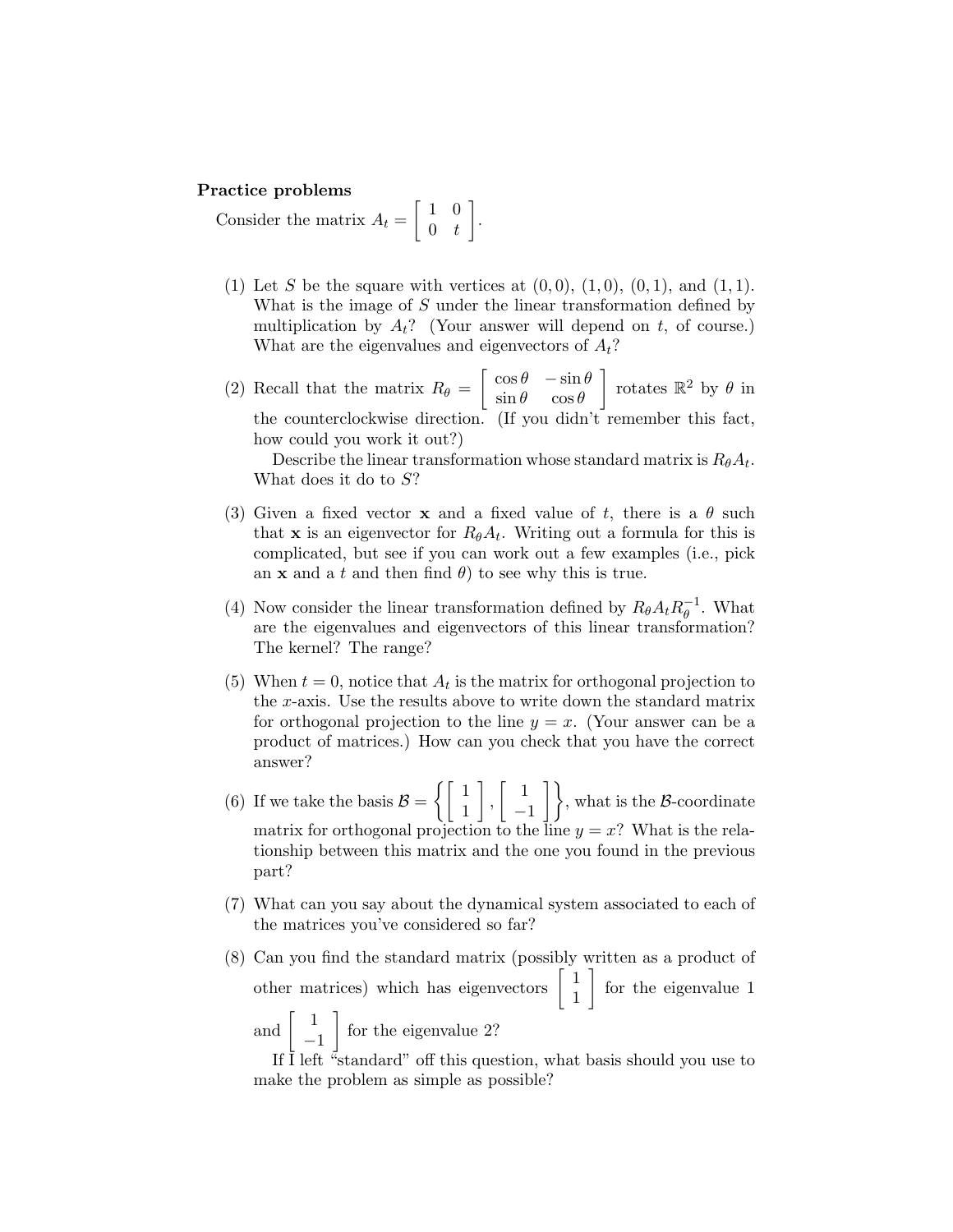(9) Give a geometric description of the linear transformation represented by the standard matrix  $B$ , where

$$
B = \left[ \begin{array}{cc} \frac{\sqrt{3}}{2} & -\frac{1}{2} \\ \frac{1}{2} & \frac{\sqrt{3}}{2} \end{array} \right] \left[ \begin{array}{cc} 1 & 0 \\ 0 & 3 \end{array} \right] \left[ \begin{array}{cc} \frac{\sqrt{3}}{2} & \frac{1}{2} \\ -\frac{1}{2} & \frac{\sqrt{3}}{2} \end{array} \right].
$$

## Linear Transformations

- (1) Give an example of a function  $f : \mathbb{R}^3 \to \mathbb{R}^3$  which is *not* a linear transformation.
- (2) Give an example of a linear transformation  $\mathbb{R}^3 \to \mathbb{R}^3$  whose kernel is the  $xy$ -plane.
- (3) Give an example of a linear transformation with the property that the dimension of its range is greater than the dimension of its kernel.
- (4) Give an example of a linear transformation with the property that the dimension of its kernel is greater than the dimension of its range.
- $(5)$  Give an example of a linear transformation which has n orthogonal eigenvectors.

## Matrices

- (1) Give an example of a matrix which has orthogonal columns.
- (2) Give an example of a matrix which has orthonormal columns.
- (3) Give an example of a square matrix which is not diagonalisable.
- (4) Give an example of a matrix A which satisfies  $A<sup>T</sup> = A<sup>-1</sup>$ .

#### Subspaces

(1) Show that the orthogonal complement of Span 
$$
\left\{ \begin{bmatrix} 1 \\ 1 \\ 1 \\ 1 \end{bmatrix} \right\}
$$
 is a sub-

space of  $\mathbb{R}^4$ .

- (2) Find a subset of  $\mathbb{R}^2$  which is closed under addition but not under scalar multiplication. (Of course, this means it's not a subspace!)
- (3) Find a subset of  $\mathbb{R}^2$  which is closed under scalar multiplication but not under addition. (Of course, this means it's not a subspace!)

# A few tricky ones, just for fun

- (1) Given a polynomial of the form  $p(x) = x^2 + ax + b$ , can you always find matrix which  $p(x)$  as its characteristic polynomial? What about  $q(x) = -x^3 + ax^2 + bx + c$ ? (This is a conceptual question, not a computational one.)
- (2) Suppose that  $P$  is a linear transformation whose only eigenvalues are 0 and 1. If the 0-eigenspace is the orthogonal complement of the 1 eigenspace, show that  $P$  is orthogonal projection to the 1-eigenspace.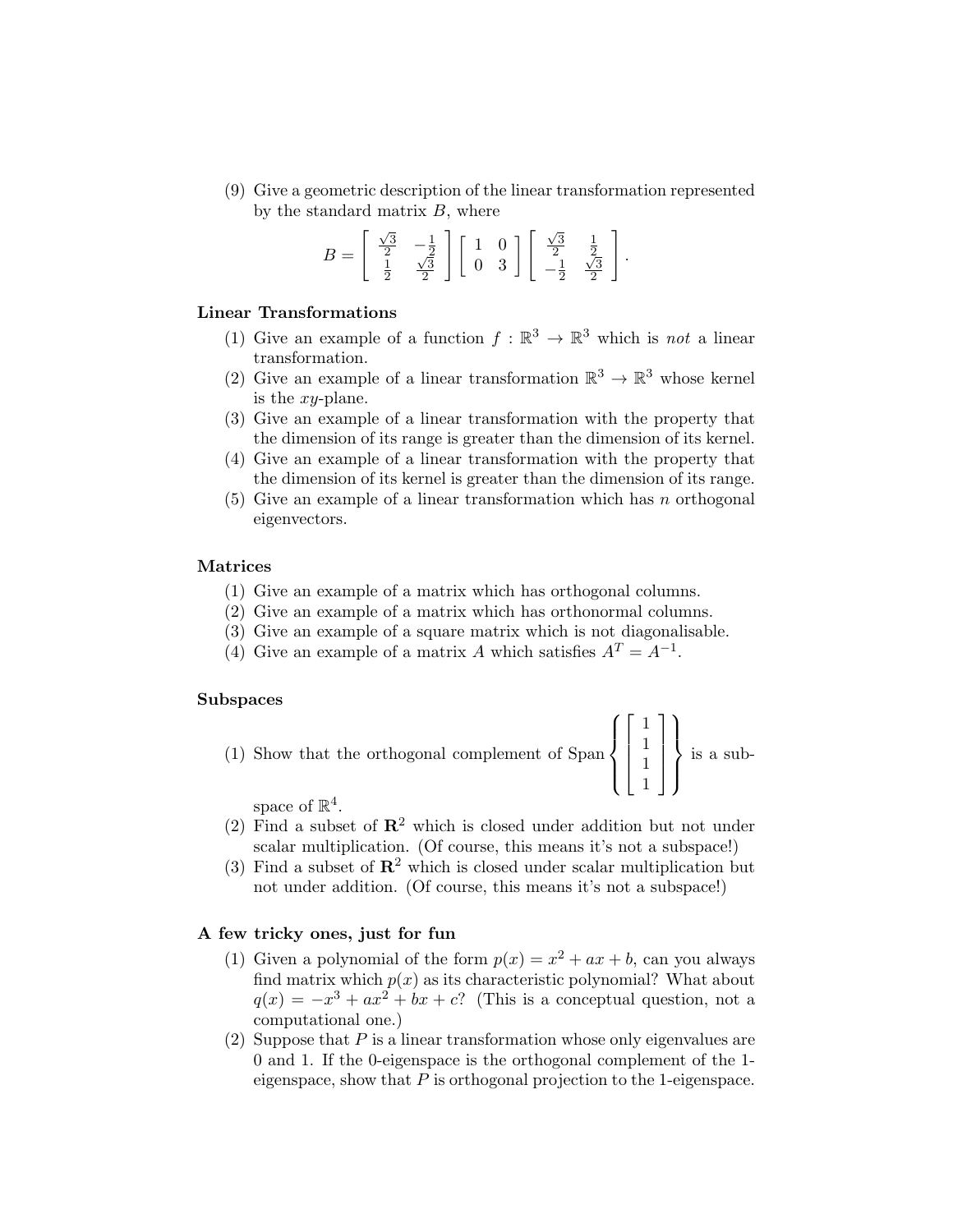Eigenvectors The goal in this set of questions is to focus on the conceptual definition of an eigenvector, rather than the calculations often used to find them. Describing each linear transformation in geometric language makes it easier to determine which vectors are scaled, rather than rotated, by the transformation.

- (1) S is stretched vertically by  $A_t$ . For example, if  $t = 2$ , then the image of S is the rectangle with vertices  $(0, 1)$ ,  $(0, 2)$ ,  $(1, 0)$ , and  $(1, 2)$ . If  $t = 0$ , S is collapsed to an interval on the x-axis. Since  $A_t$  is diagonal, the standard basis vectors are eigenvectors and the associated eigenvalues are the diagonal entries.
- (2) Remember that  $R_{\theta}A_t\mathbf{x}$  is the vector we get by first multiplying x by  $A_t$  and then by  $R_\theta$ . Thus, S is stretched as in the previous part and then rotated in the counterclokwise direction.
- (3) As an example, consider  $\mathbf{x} = [1, 1]^T$  and  $t = 2$ . Then  $A_t \mathbf{x} = [1, 2]^T$ , so the new vector makes the angle  $\frac{\pi}{3}$  with the x-axis. Applying  $R_{\theta}$ for  $\theta = \frac{-\pi}{12}$  rotates  $A_t$ **x** back to the line spanned by **x**.
- (4) Rotate  $e_1$  and  $e_2$  counterclockwise by  $\theta$  to find the eigenvectors of  $R_{\theta}A_t R_{\theta}^{-1}$  $_{\theta}^{-1}$ . Even if you didn't come up with these vectors yourself, can you see why they're correct?
- (5)  $R_{\frac{\pi}{4}}A_0R_{\frac{\pi}{4}}^{-1}$
- (6) The  $\beta$  coordinate matrix is the diagonal matrix with 1 and 0 on the diagonal. Why?  $[1, 1]^T$  is an eigenvector with eigenvalue 1 and  $[1, -1]^T$  is an eigenvector with eigenvalue 0. This matrix is similar to the one from the previous part.
- (7) It's a boring dynamical system! Since the eigenvalues are 1 and 0, the system is static after the first time we apply the projection matrix.
- $(8)$   $R_{\frac{\pi}{4}}$  $\begin{bmatrix} 1 & 0 \\ 0 & 2 \end{bmatrix} R_{\frac{\pi}{4}}^{-1}$ . If you write this matrix in eigenvector coordinates instead of standard coordinates, it's just a diagonal matrix with 1 and 2 on the diagonal.
- (9) The left-most matrix is  $R_{\theta}$  for  $\theta = \frac{\pi}{6}$  $\frac{\pi}{6}$ . Therefore, *B* first rotates the plane clockwise by  $\frac{\pi}{6}$ , then stretches it vertically by a factor of three, and then rotates the stretched plane counterclockwise by  $\frac{\pi}{6}$ .